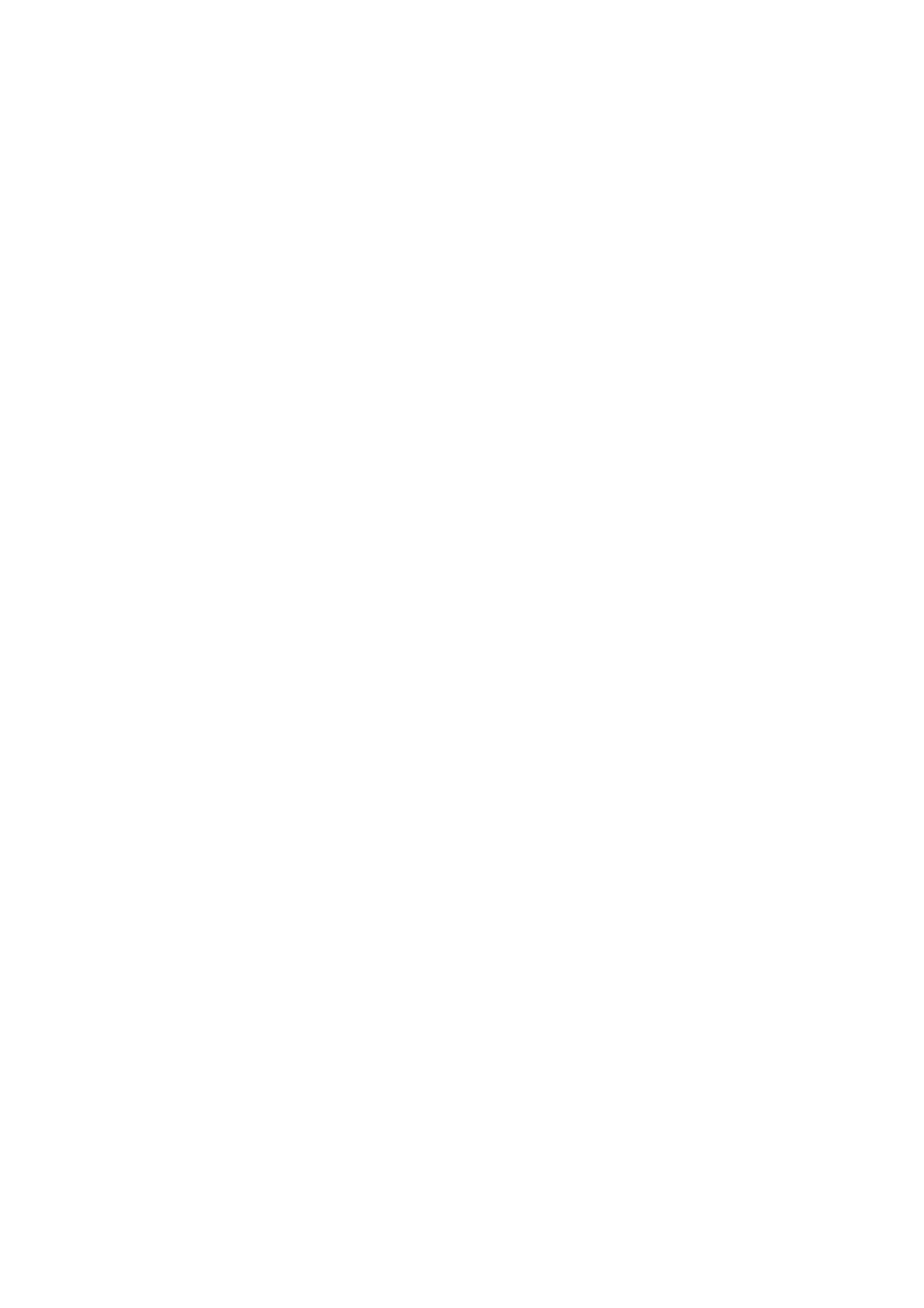# **Telecom scenarios for the 4th Generation Wireless Infrastructures**

Maxime Flament, Communication Systems,  $S^2$ , Chalmers Fredrik Gessler, Department of Industrial Economics and Management, KTH Fredrik Lagergren, KTH School of Industrial Management, KTH Olav Queseth, Radio Communication Systems, S<sup>3</sup>, KTH Rickard Stridh, Signal Processing,  $S<sup>3</sup>$ , KTH Matthias Unbehaun, Radio Communication Systems, S<sup>3</sup>, KTH Jiang Wu, TS-Lab, Teleinformatics, KTH Jens Zander, Radio Communication Systems, S<sup>3</sup>, KTH SE-100 44 Stockholm 4GW-PCC@s3.kth.se, Jens.Zander@s3.kth.se

# **ABSTRACT**

Telecommunication infrastructure deployment, in contrast to the rest of the communication area, is a slow and costly process, demanding a long-range strategic perspective in decision making. Determining key issues for strategic research in this area is thus very important. This paper describes detailed work to that aim, within the PCC project. The aim was to find possible scenarios for the 4th Generation Wireless Infrastructures (4GW) around year 2010 and to determine their implications on the direction of research in wireless communications.

In this scenario work, a number of trends were created based on the current state of technology, economy and politics. These trends are verified by using Delphi methods. Based on these trends and additional research, three vivid scenarios are built, which picture different ways the trends may develop, The scenarios are called: "Big Brother Scenario", "Anything-Goes Scenario" and "Pocket Computing Scenario". At the end, the paper discusses the implications of the scenarios on the wireless communication research areas. In particular, the working assumptions and key research problems in each work package in the 4th Generation Wireless Infrastructure project are verified and prioritized according to the scenarios.

# **INTRODUCTION**

#### *Background*

Today the development in telecom and computing areas may be perceived as extremely fast and keeping up to date with the latest developments in the research community may be a challenge. However, the deployment of infrastructure is still slow and the time it takes from the first research results to a fully deployed infrastructure may be of the order decades. One of the great challenges in this situation is to ensure that

research performed today will be relevant in the future when results are to be applied in design and deployment of a system.

#### *Methodology*

During the last decade, scenarios have been widely spread as a managerial tool for promoting strategic thought within organizations. The methodology used here was originally developed at Royal Dutch Shell during the seventies. This methodology has since been spread by the inventors through the "Global Business Network" which is a "Think Tank" and consulting firm based in California [1].

Scenarios have two essential purposes. The first is to change the way people think and to envision the future. People are often locked in a traditional thinking pattern, which is a natural consequence of the specialization of education and functions within organizations. To start changing the way people think it is necessary to connect different factors into something of holistic character. Scenarios can be then used as a tool to reach this goal. The second purpose is that scenarios themselves are interesting as envisions of thinkable futures. Within them there are possibilities to test ideas and draw conclusions of many different developments. By nature such activities are speculations although they are based on what is known today. By identifying trends and extrapolate them into the future, a basis for strategic decisions can be formed.

An important issue when forming scenarios, is the purpose for which the scenario will be used. Several actors in telecommunication have used this technique and the purposes and results are different. Siemens' scenario work is called FutureScape [2] and the main objective is to create visions and identify business opportunities for the future. For this, four scenarios covering social, political, economical and technical issues were built. Ericsson has created another scenario set called "2005 - Ericsson Entering the 21st Century"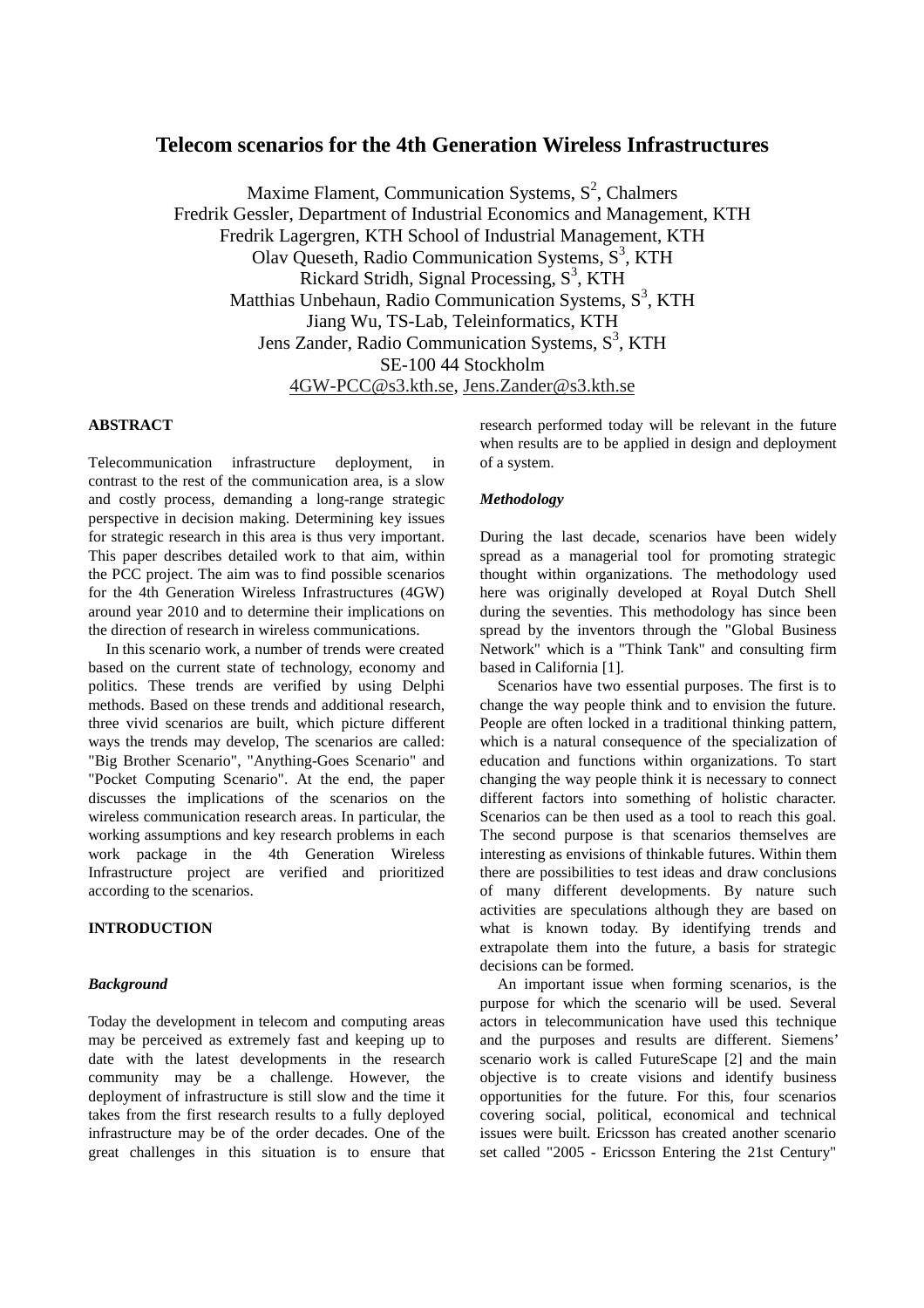[3] The purpose of this set is also to identify profitable areas for Ericsson's future work. This set, though, concentrates on the telecom, computer and media market and focuses on the relation between content providers, services providers and users.

# *4GW View*

The "4th Generation Wireless Infrastructures" (4GW) project within PCC aims at studying issues relevant to systems that are to be deployed 15 years in the future. In order to find the relevant areas of research it is necessary to form a picture of what the world could look like in 2010. For this objective the scenario tools are used to picture the future and to justify the proposed research area. The total 4GW scenario work is presented in a report [4] and the methodology used is presented in [5].

# **4GW SCENARIOS**

The process of creating the scenarios started with collecting a wide range of information. This information was merged, and megatrends were identified. The seven megatrends described below were found to be the most important and also underlying many of the events in the telecommunication world today. These trends have been verified using Delphi methods.

#### *Trends*

#### *Globalisation of products, services and companies*

Companies establish presence in many countries. The same brand names may be used around the world but products and services are adapted to fit the local culture and requirements. This megatrend is enabled by increasing world trade and by efficient means of communication that makes it possible to manage companies spread around the globe.

#### *Communicating appliances*

An increasing amount of consumer devices will have built in communication capabilities. Thus more tasks can be automated and device management becomes easier.

#### *Services become independent of infrastructures*

The infrastructures and the services provided over them are becoming more and more separated into different layers. This makes it possible to use the same service via several different infrastructures. Due to standardized interfaces it becomes possible to have different companies providing the infrastructure and the service.

#### *Information trading*

More and more information becomes available which paradoxically increases the value of refined i.e. meaningful information since it is harder to find. This opens up a market for information brokers that are specialized in finding information that is useful to their clients.

#### *Globalisation of cultures*

The influence of different cultures on each other increases. The increasing information flow around the world as well as increasing travel is driving this megatrend.

#### *Education increasingly important*

Education increases as a success factor both for the individual and for companies that require highly educated employees in order to be competitive.

#### *Standardization diversification*

As more and more products are sold globally and more and more devices are expected to interact standardized interfaces become increasingly important. In some areas the leading manufacturer sets de-facto standards. In other areas there is no single company dominating the market forcing companies to cooperate.

# **SCENARIOS**

To be able to define and influence a research project from a scenario set, it has to describe different views. Thus the 4GW scenarios are developed with three different perspectives: First, an overview of the whole technological, political and economical system in 2010 is given. This offers a bird's eye view of technological systems, regulations and general development. Second, a scene in telecommunication business is depicted. Here the aim is to show what kinds of issues are relevant to the business actors. Third, the life of an ordinary citizen is described to capture the user perspective.

By using different perspectives, the idea of the scenario is showed in a natural way. This will allow different readers to interpret the scenario in relation to their interests and needs. The following are summaries of three scenarios. The complete scenarios are found in [4].

#### *Scenario I - Anything Goes!*

The Anything Goes scenario pictures the world where just everything goes. The main megatrends building up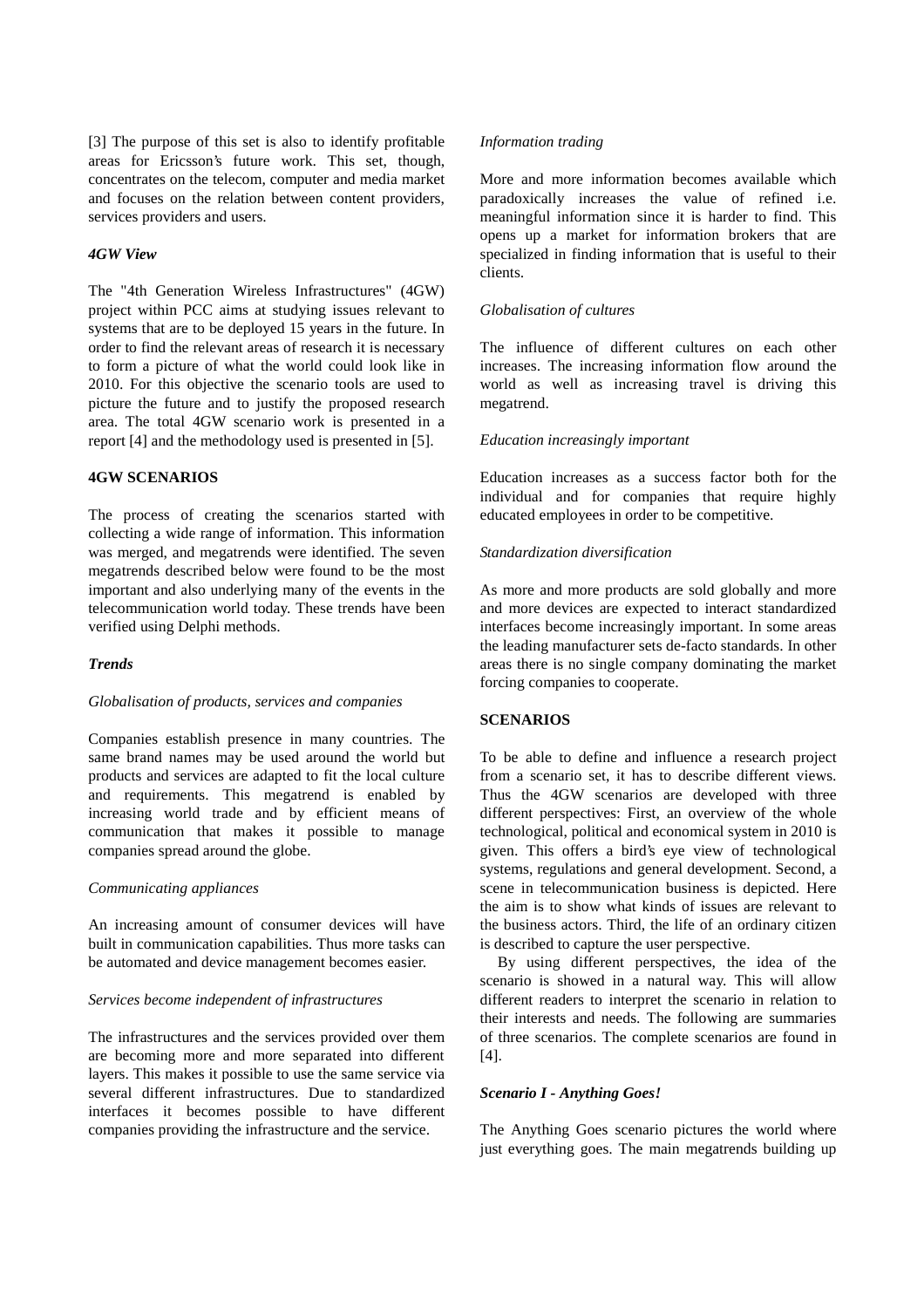the scenario are Globalization of products, services and markets, Standardization diversification and Communicating appliances.

The development is very fast and new products and services are introduced in a very high pace. It is possible to start new networks and it is also possible for users to connect to these networks on an ad-hoc basis; access is more or less free. The requirement for access is possession of a (generic) broadband access tool and the right software, necessary to connect to the one or more of the networks. The networks are mostly wireless LANs that belongs to companies, residences or niche operators that cover certain "Hot Spots". Outside the WLANs coverage, there are several layers of cellular and satellite systems available.

As software is used to control all functions all products are easily adaptable to the type of network used, the service used and national and cultural requirements. This makes it possible for companies to sell a product worldwide, without any hardware adaptation.

Central regulation and standardization is minimal and many systems will have to coexist in the same frequency domain. As the central control has decreased, new ways of de facto standardizing is built up, combined with flexible multi-standard equipment. The major issues in standardization work are to be first out with a solution, document it well enough and make it well known in industry.

The impact on the private sphere is that the comfort offered by almost unlimited personal computing and communication is fully exploited e.g. for telecommuting from home offices and for controlling household appliances.

In this scenario each individual is responsible for buying the various components for communication. For example in order to communicate a person needs to purchase communication devices, software, connections, subscriptions and content separately. Users pay for services and content on a per use basis using electronic payment methods.

# *Scenario II - Big brother protects you from little brothers!*

The Big brother scenario is based on the Information trading megatrend, where all information has a value and thus can be bought or sold. The little brothers symbolize all the people legally, or illegally, collecting information and the big brother symbolizes the government or international organization setting the rules for information handling.

The background is that the Information trading megatrend was dominant on the market and almost any information was available. The information available could be collected with custom methods, like company data bases, but also by combining different data bases with each other and with other information on the internet. For example email was scanned and behavior when playing the increasingly popular netgames, was mapped. As integrity and copyright was threatened, governmental organization had to intervene to protect and save the information society.

By 2010 the security and integrity are put first in every step of handling information. The governments in most developed countries cooperate to create a secure network level. This means that all citizens and companies who wants to perform computing and communication have to be certified for this, just like the systems with which it will be done. For this, a new secure Internet level is created and the rules are enforced by a specialized Information Police Branch.

Large operators that are closely controlled by the government provide communication services to individuals. Users pay for the services much in the same way as today via a monthly bill. Governments have retained and regained a lot of power. In addition to ensuring communications safety, they have a lot of influence on the standards set.

In the private sphere the change is seen since not as much information is available anymore and services adapted to a certain person are limited. Also, people are aware of the risks and they are careful in revealing personal data.

Another impact of this scenario is that the complexity of products and services increases and thus the cost. This, in turn decreases the development rate and the number of wireless systems and operators.

# *Scenario III - Pocket computing or Smart devices that fit into your pocket*

Pocket computing pictures the world where the technological development is fast, but due to economical and educational differences, the society is divided between those who could follow the development and those who could not. Thus some parts of the population have access to a global service, and other parts are using more basic services.

Important trends are Services become independent of infrastructure, Education increasingly important, Communicating appliances and Globalization of products, services and companies.

The companies providing services and content are powerful enough to set the political agenda and to set standards. Users buy services and the company providing the service ensures that required infrastructure is in place and provides the proper device. Payment is done using a normal monthly bill.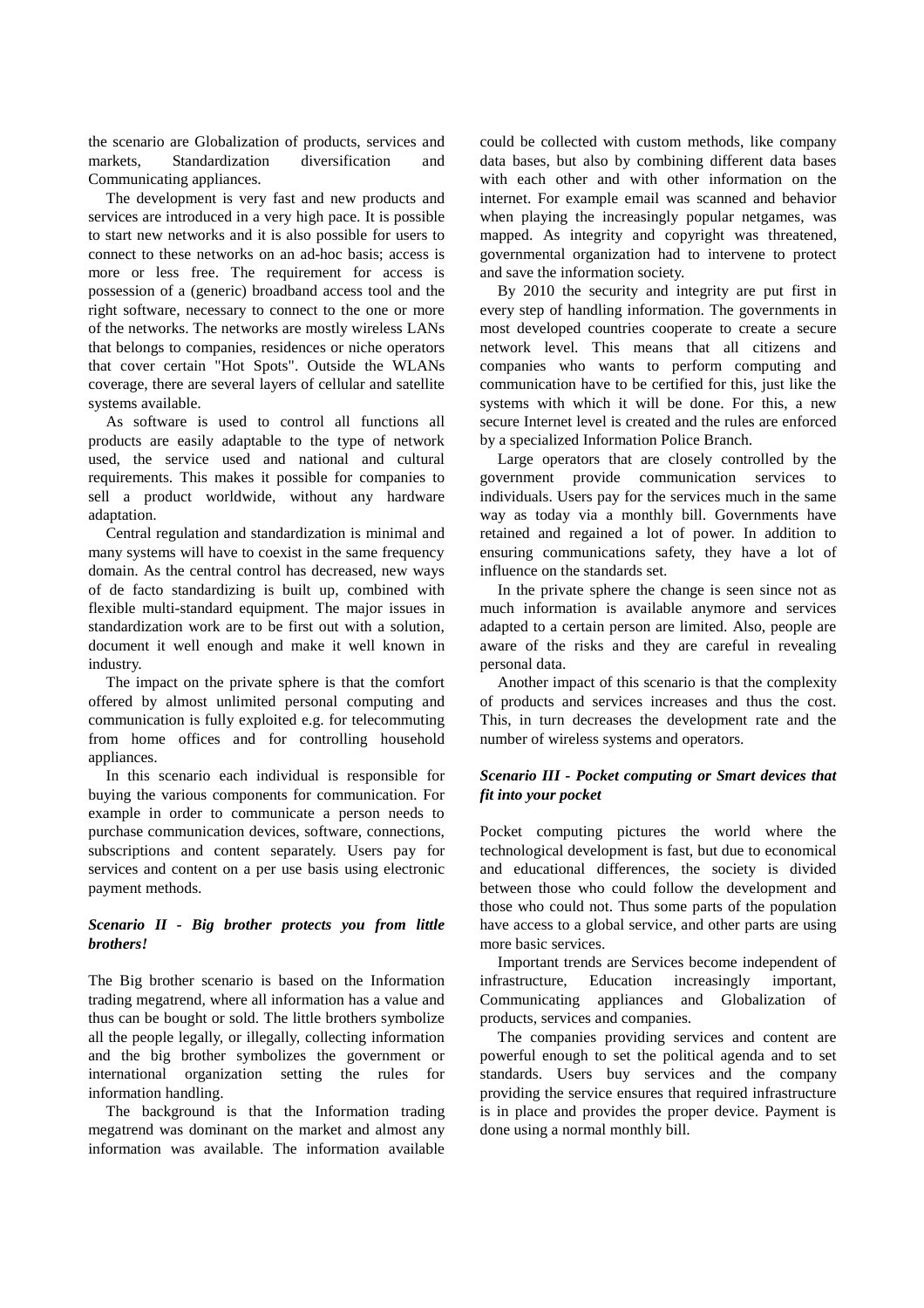The wireless development has continued, but the system that existed at the turn of the century are still working and are inexpensive, while new systems have been introduced. The new systems offering full mobile multimedia in certain areas and high security has not penetrated the wide market and thus the pricing rates are high. This means that the range of services available on the market is very extensive and the pricing level is highly differentiated.

A consequence of the differentiated services, combined with the importance of education and knowledge is that the society has become highly differentiated. Governments have lost a lot of their power to the service providers, which has resulted in a breakdown in the welfare systems.

The differentiated society makes the lives of people quite different. People that are well off can afford to pay for high quality and secure services and their terminals are multi purpose. The poor people can only afford low quality services and have to have many low-cost terminals to use their services.

#### *Analysis and Comparison*

To be able to compare created scenarios to other scenarios and to find missing scenarios in the set, the Scenario Space used in [2] is a useful tool. The scenario space is made up of one or more axes, spanning a space, in which the created scenarios are positioned. The dimensions may be any useful parameter, e.g. the



Figure 1. Scenario Space for the 4GW scenarios

megatrends. In Figure 1 the megatrend Standardization and the parameter Social life are spanning the Space. The Standardization axis pictures if the standardizing in the scenario is made centrally, by governmental organizations or decentralized by the Market. The Social Life parameter depicts the equality in society. Figure 1

show that it is possible to put the scenarios in different quadrants of the Space and the direction of development from the current state is showed. It is also possible to identify a new scenario in the upper right quadrant. This possible scenario is however not considered in the scenario set.

As mentioned previously a lot of organizations are creating scenarios and it would be desirable to compare these scenarios to the 4GW scenarios, as they all are trying to sketch how the world may look like in the future. However, there are factors complicating such a comparison as all these scenarios have different backgrounds. They are made in different environments and have different purposes. Anyway, it can been seen that several parts in 4GW scenarios have corresponding parts in other scenarios, such as the Ericsson and the Siemens scenarios, but the combinations of the parts differ.

#### **IMPLICATIONS**

The scenarios point to a number of areas that are relevant for future infrastructure research. In some of the scenarios the requirements on security are very high. This indicates a need to look into security and copyright issues. There are areas of how to securely use the radio broadcast medium and still avoid interception. Another problem that arises is how to avoid disclosing someone's position, especially in dense infrastructures. Another relevant issue is to look into how the control structure around security should be organized.

The mobility and automatic adaptation to various standards and infrastructures that provide different bandwidths at different delays opens up an area of research within protocol issues. There are questions on how to most efficiently adapt to new conditions, when to switch between systems and which layer that should be responsible for different functions. This also puts a requirement on applications and user interfaces that must be usable even though the underlying bandwidth/delay may change.

The increased amount of communicating devices calls for more flexible structures. This indicates that areas such as adaptive antennas and ad-hoc networks are important to study. There is a need for both new models and performance measures.

In the "Anything goes" and the "Pocket computing", scenarios there are many different users of the radio spectrum, more than can possibly be handled, configured and managed. This calls for techniques that automate configuration, detection of other devices, creation of adhoc networks and management of the radio spectrum.

In all scenarios, there seems to be an increased demand of bandwidth, either for carrying more services or for use by security protocols. This means that